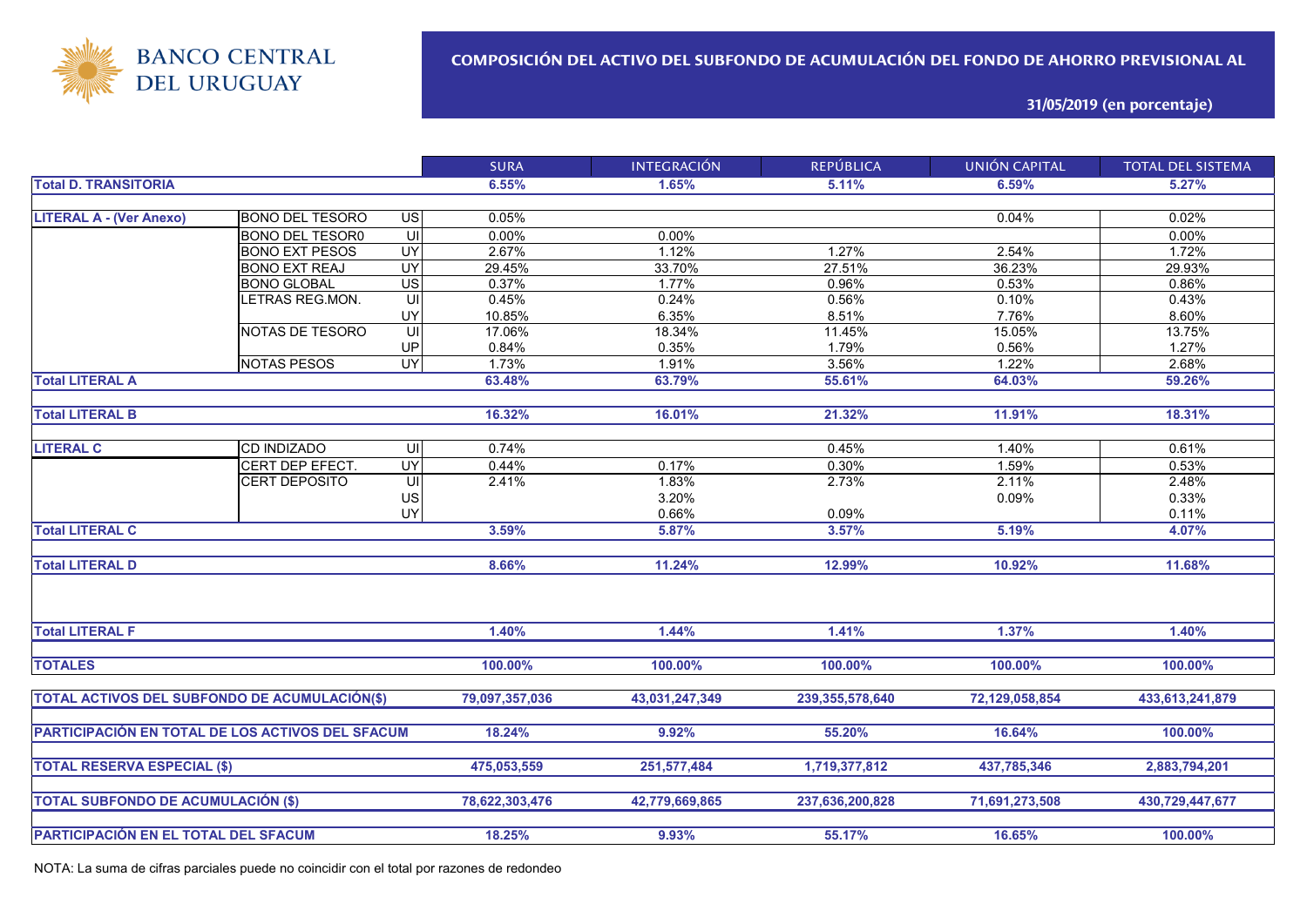# **A N E X O**

#### **MAYOR O IGUAL AL 2% DEL SUBFONDO DE ACUMULACIÓN** *31/05/19* **DETALLE DE LOS INSTRUMENTOS QUE COMPONEN EL LITERAL A CON PARTICIPACIÓN**

| COMPOSICIÓN LITERAL 'A'                             |                             |    |        |                                   |
|-----------------------------------------------------|-----------------------------|----|--------|-----------------------------------|
| TIPO DE INSTRUMENTO                                 | <b>INSTRUMENTO</b>          |    |        | MONEDA % S/ACT FAP TOT. SISTEMA % |
| <b>BONOS DEL TESORO (BT - BL)</b>                   | <b>INSTRUMENTOS VARIOS</b>  | UI | 0.00%  |                                   |
|                                                     | <b>INSTRUMENTOS VARIOS</b>  | US | 0.02%  |                                   |
|                                                     | <b>SUB TOTAL</b>            |    |        | 0.02%                             |
| <b>BONOS EXTERNOS PESOS (BEPN)</b>                  | <b>INSTRUMENTOS VARIOS</b>  | UY | 1.72%  |                                   |
|                                                     | <b>SUB TOTAL</b>            |    |        | 1.72%                             |
| <b>BONOS EXTERNOS REAJUSTABLES (BEUY)</b>           | BEUY 00060 R270405EUYF      | UY | 5.56%  |                                   |
|                                                     | BEUY 00060 R281215EUYF      | UY | 12.44% |                                   |
|                                                     | BEUY 00060 R300710EUYF      | UY | 7.36%  |                                   |
|                                                     | BEUY 00060 R370626EUYF      | UY | 4.56%  |                                   |
|                                                     | <b>SUB TOTAL</b>            |    |        | 29.93%                            |
| <b>BONOS GLOBALES (BE)</b>                          | <b>INSTRUMENTOS VARIOS</b>  | US | 0.86%  |                                   |
|                                                     | <b>SUB TOTAL</b>            |    |        | 0.86%                             |
| LETRAS DE REGULACIÓN MONETARIA (LBUI)               | <b>INSTRUMENTOS VARIOS</b>  | UI | 0.43%  |                                   |
|                                                     | <b>SUB TOTAL</b>            |    |        | 0.43%                             |
| LETRAS DE REGULACIÓN MONETARIA CUPÓN 0 (LRM Y LRUI) | <b>INSTRUMENTOS VARIOS</b>  | UY | 8.60%  |                                   |
|                                                     | <b>SUB TOTAL</b>            |    |        | 8.60%                             |
| <b>NOTAS DEL TESORO (NAUI)</b>                      | NAUI 0006000013EUIF20250525 | UI | 3.01%  |                                   |
|                                                     | NAUI 0006000021EUIF20251126 | UI | 2.43%  |                                   |
|                                                     | NAUI 0006000024EUIF20211229 | UI | 3.36%  |                                   |
|                                                     | <b>INSTRUMENTOS VARIOS</b>  | U  | 4.95%  |                                   |
|                                                     | <b>SUB TOTAL</b>            |    |        | 13.75%                            |
| <b>NOTAS DEL TESORO (NAUP)</b>                      | <b>INSTRUMENTOS VARIOS</b>  | UP | 1.27%  |                                   |
|                                                     | <b>SUB TOTAL</b>            |    |        | 1.27%                             |
| <b>NOTAS PESOS</b>                                  | NA 0006000008EUYF20200729   | UY | 2.68%  |                                   |
|                                                     | <b>SUB TOTAL</b>            |    |        | 2.68%                             |
| <b>TOTAL INSTRUMENTOS LITERAL 'A'</b>               |                             |    | 59.26% | 59.26%                            |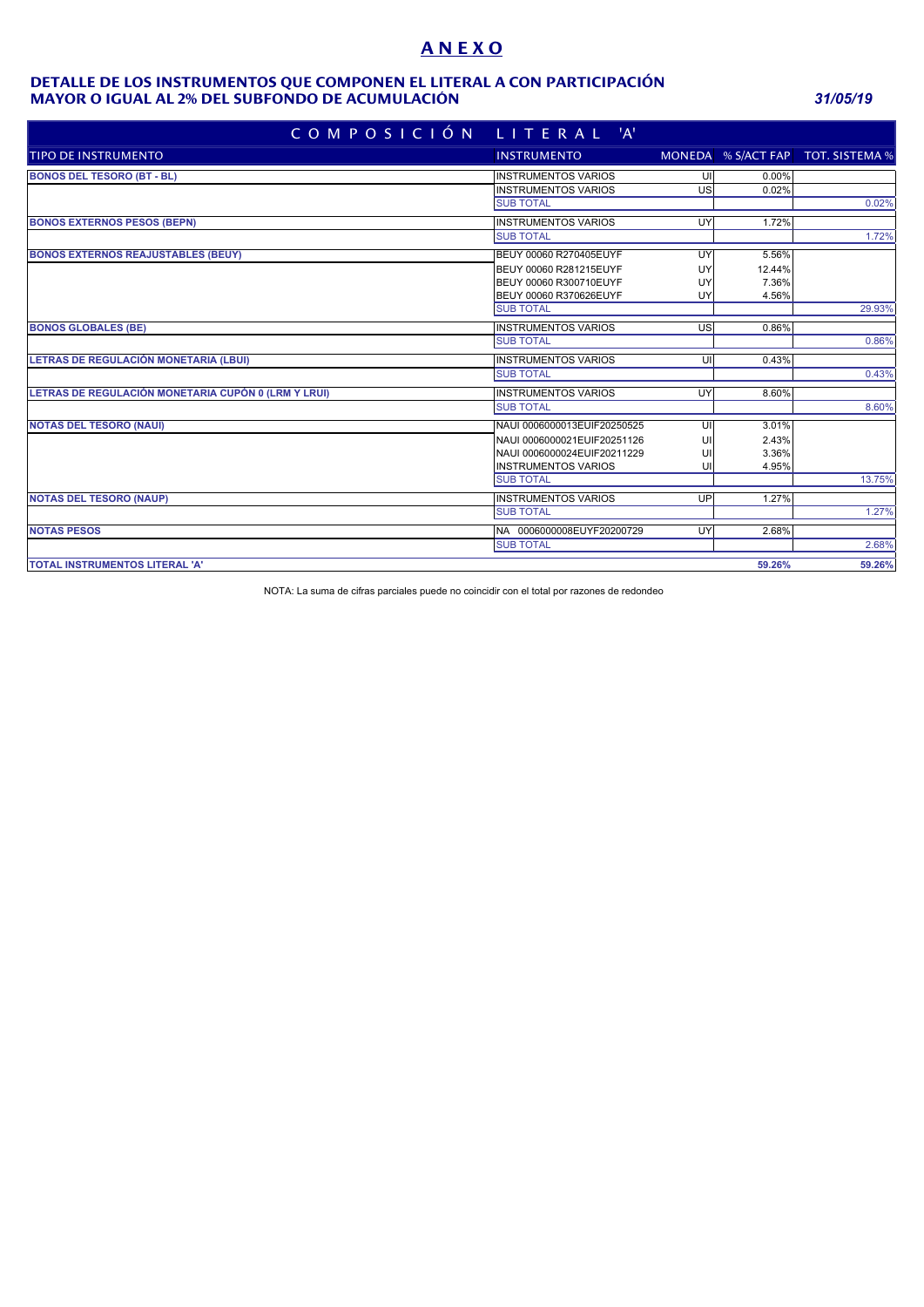

### **COMPOSICIÓN DEL ACTIVO DEL SUBFONDO DE RETIRO DEL FONDO DE AHORRO PREVISIONAL AL**

**31/05/2019 (en porcentaje)**

|                                                 |                        |           | <b>SURA</b>    | <b>INTEGRACIÓN</b> | <b>REPÚBLICA</b> | UNIÓN CAPITAL  | <b>TOTAL DEL SISTEMA</b> |
|-------------------------------------------------|------------------------|-----------|----------------|--------------------|------------------|----------------|--------------------------|
| <b>Total D. TRANSITORIA</b>                     |                        |           | 7.39%          | 3.24%              | 5.93%            | 8.68%          | 6.40%                    |
|                                                 |                        |           |                |                    |                  |                |                          |
| <b>LITERAL G - (Ver Anexo)</b>                  | <b>BONO DEL TESORO</b> | <b>US</b> |                |                    | 0.15%            |                | 0.09%                    |
|                                                 | <b>BONO DEL TESOR0</b> | UI        | 0.41%          | 0.05%              |                  | 0.78%          | 0.19%                    |
|                                                 | <b>BONO EXT PESOS</b>  | <b>UY</b> | 0.66%          |                    | 7.89%            | 0.87%          | 5.14%                    |
|                                                 | <b>BONO GLOBAL</b>     | <b>US</b> |                |                    |                  | 0.09%          | 0.01%                    |
|                                                 | LETRAS REG.MON.        | UI        | 5.45%          | 4.12%              | 3.70%            | 7.66%          | 4.61%                    |
|                                                 |                        | UY        | 30.75%         | 27.03%             | 26.87%           | 29.63%         | 27.92%                   |
|                                                 | <b>NOTAS DE TESORO</b> | UI        | 20.28%         | 34.30%             | 23.97%           | 21.39%         | 23.68%                   |
|                                                 | <b>NOTAS PESOS</b>     | <b>UY</b> | 9.16%          | 7.18%              | 7.10%            | 9.30%          | 7.77%                    |
| <b>Total LITERAL G</b>                          |                        |           | 66.72%         | 72.68%             | 69.68%           | 69.73%         | 69.42%                   |
|                                                 |                        |           |                |                    |                  |                |                          |
| <b>LITERAL H</b>                                | <b>CD INDIZADO</b>     | UI        |                | 0.44%              |                  |                | 0.03%                    |
|                                                 | CERT DEP EFECT.        | UY        | 1.61%          | 3.95%              | 0.91%            | 3.08%          | 1.56%                    |
|                                                 | <b>CERT DEPOSITO</b>   | UI        | 11.08%         | 3.70%              | 9.43%            | 11.86%         | 9.69%                    |
|                                                 |                        | <b>US</b> |                | 6.24%              |                  |                | 0.42%                    |
|                                                 |                        | <b>UY</b> |                |                    | 0.34%            |                | 0.21%                    |
| <b>Total LITERAL H</b>                          |                        |           | 12.69%         | 14.34%             | 10.68%           | 14.94%         | 11.90%                   |
| <b>Total LITERAL I</b>                          |                        | 10.23%    | 6.83%          | 10.75%             | 3.66%            | 9.31%          |                          |
| <b>Total LITERAL K</b>                          |                        |           | 2.98%          | 2.92%              | 2.97%            | 2.99%          | 2.97%                    |
| <b>TOTALES</b>                                  |                        |           | 100.00%        | 100.00%            | 100.00%          | 100.00%        | 100.00%                  |
| <b>TOTAL ACTIVOS DEL SUBFONDO DE RETIRO(\$)</b> |                        |           | 15,543,782,693 | 6,574,509,750      | 61,255,835,302   | 15,229,594,499 | 98,603,722,245           |
| PARTICIPACIÓN EN TOTAL DE LOS ACTIVOS DEL SFRET |                        |           | 15.76%         | 6.67%              | 62.12%           | 15.45%         | 100.00%                  |